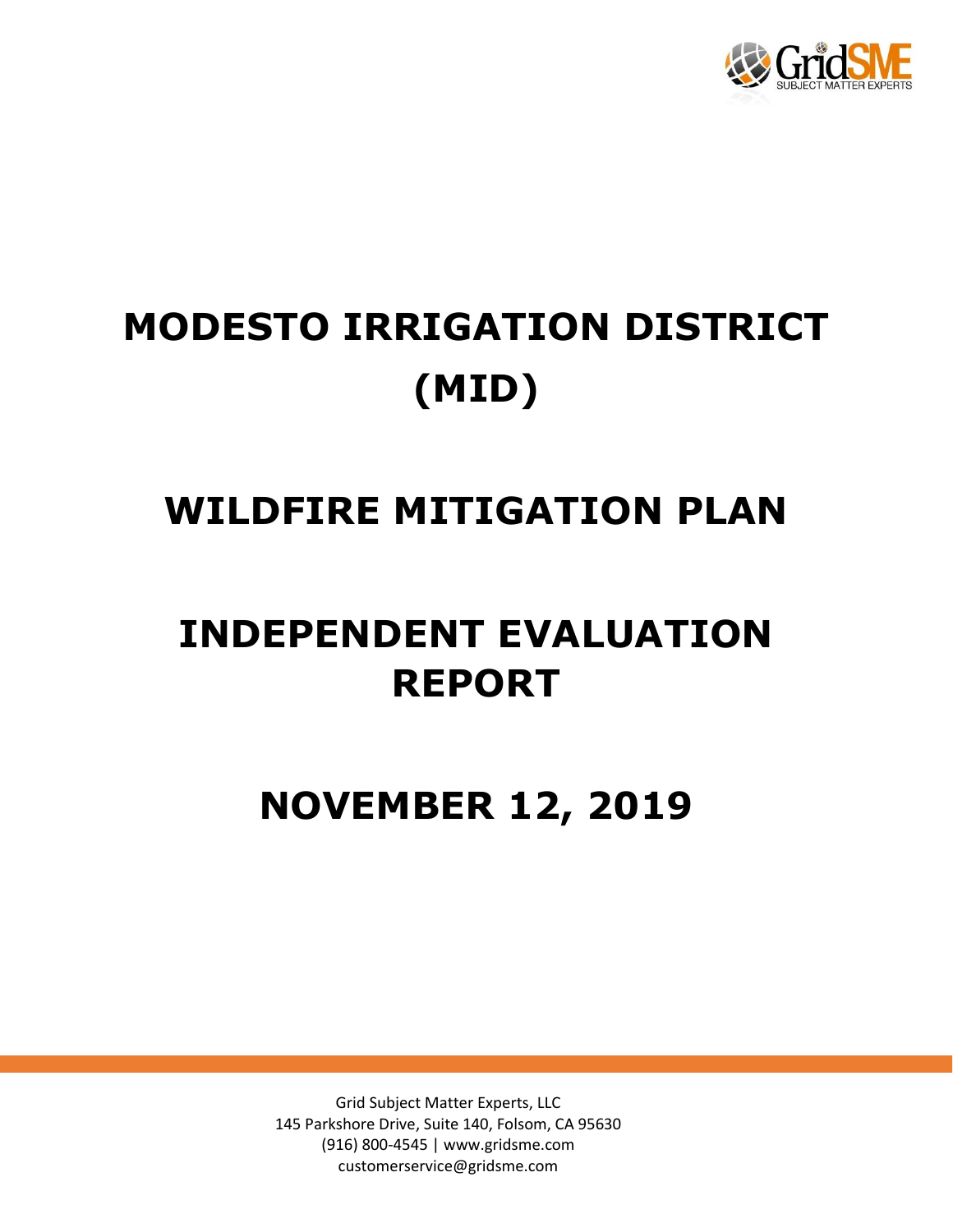

#### **DISCLAIMER**

California Senate Bill 901 (SB 901) mandates that local publicly owned electric utilities or electrical cooperatives shall, before January 1, 2020, prepare a Wildfire Mitigation Plan (WMP or Plan). Additionally, publicly owned electric utilities and electrical cooperatives are required to contract with a qualified independent evaluator with experience to assess the comprehensiveness of its WMP.

MID has requested Grid Subject Matter Experts ("GridSME") to conduct a review and assessment of their WMP to ensure it meets the requirements outlined in SB 901. GridSME's review and assessment is based on MID's WMP alone and evaluates only the comprehensiveness of the Plan as it is written.

The information provided in this review and report represents GridSME's analysis based only on the information available at the time the review was conducted. GridSME is not responsible for the success or failure of MID's projects nor any potential ignition resulting therefrom. GridSME makes no representations or warranties expressed or implied regarding the reliability or thoroughness of MID's WMP. Recipients of the assessment report assume all liabilities incurred by themselves, or third parties, resulting from their reliance on the report, or the data, information, and/or assessment contained therein.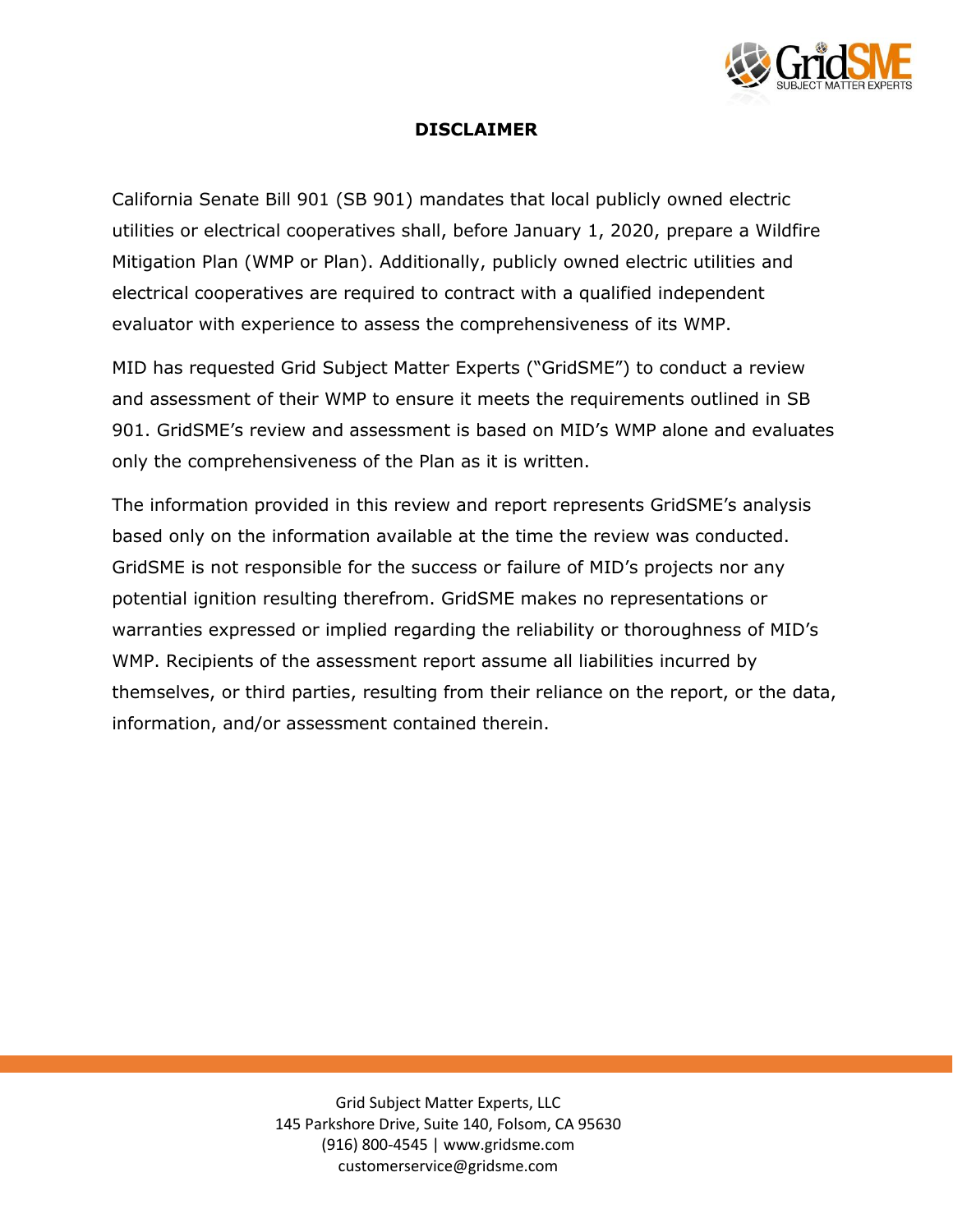

#### **Introduction:**

Pursuant to California SB 901, and Section 8387 of the Public Utilities Code, and approved by Governor Jerry Brown on September 21, 2018, "Each local publicly owned electric utility and electrical cooperative shall construct, maintain, and operate its electrical lines and equipment in a manner that will minimize the risk of wildfire posed by those electrical lines and equipment". They will prepare a wildfire mitigation plan before January 1, 2020 and contract with a qualified independent evaluator with experience in assessing the safe operation of electrical infrastructure to review and assess the comprehensiveness of its wildfire mitigation plan. The independent evaluator shall issue a report that shall be made available on the internet website of the local publicly owned electric utility or electrical cooperative and shall present the report at a public meeting of the local publicly owned electric utility's or electrical cooperative's governing board".

#### **Company Overview:**

MID is a California irrigation district organized in 1887 under the provisions of the California Water Code by vote of the people. MID has the powers under the Water Code to, among other things, provide irrigation and electric service. MID, a fully integrated electric utility, owns and operates its electric grid which includes generation, transmission, and distribution facilities.

MID is located in the San Joaquin Valley in Central California, approximately 90 miles east of San Francisco. MID provides electric service within a 560 square mile area, which includes Southern San Joaquin County, Northern Stanislaus County, and western Tuolumne County. For the year ended December 31, 2018, MID served approximately 128,630 customers and had a peak demand of 649 MW.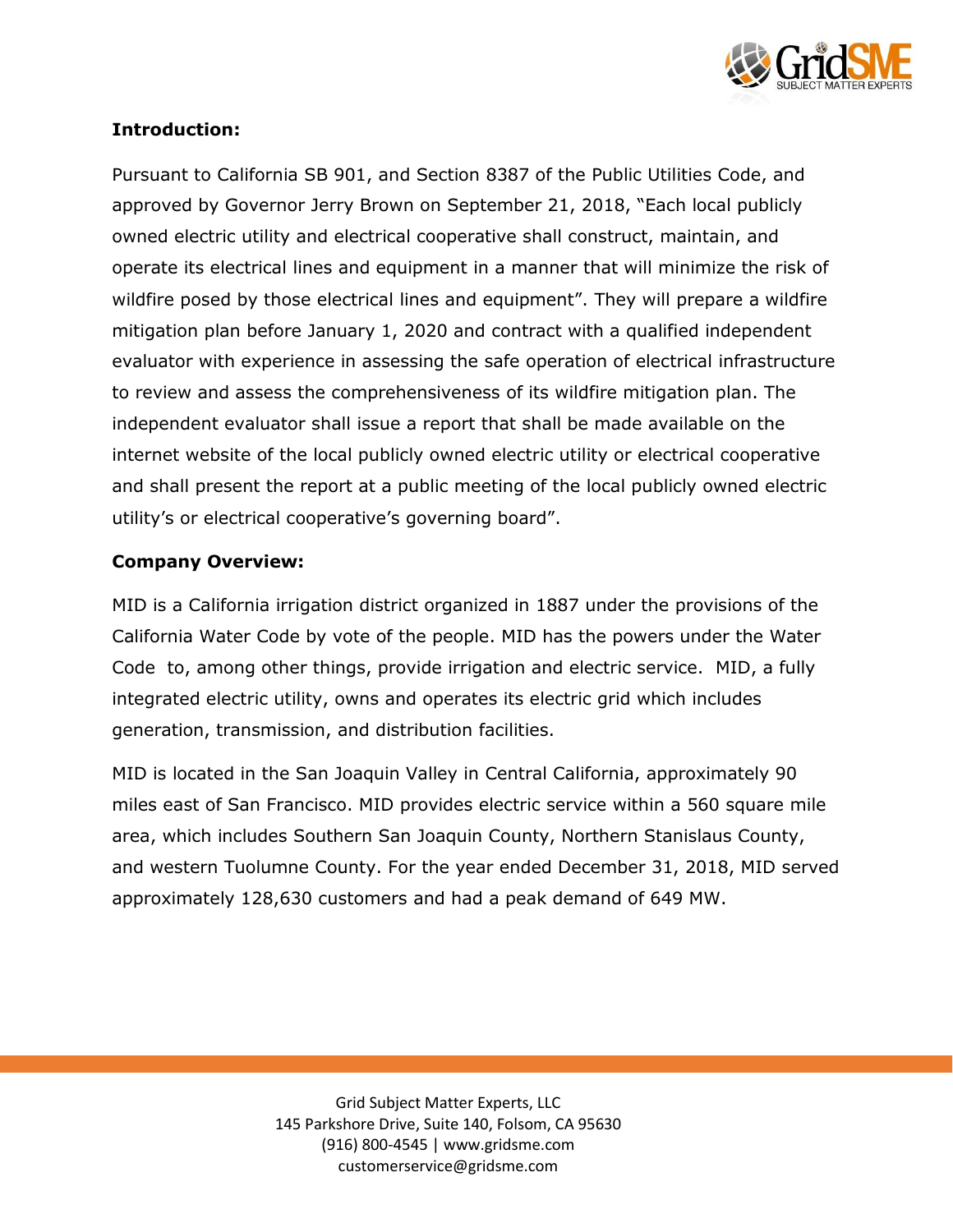

#### **Independent Evaluation:**

Following a review of MID's written WMP, GridSME has concluded that the Plan meets all the requirements of SB 901, section 8387 of the Public Utilities Code and is comprehensive. GridSME's evaluation of MID's Plan was based only on a review of the written WMP and not an audit of all of MID's programs, processes, and procedures. Additionally, GridSME met with MID's wildfire advisory staff to review and approve the Plan prior to final approval by the MID Board of Directors.

MID has defined their wildfire mitigation programs within the following key areas:

- Plan Overview and Objectives,
- Roles and Responsibilities,
- Wildfire Risk and Risk Drivers,
- Wildfire Prevention Strategies,
- Restoration of Service, and
- Plan Evaluation and Metrics.

#### **Plan Overview and Objectives**

MID's primary objective is to construct, maintain, and operate its electrical system in a safe and reliable manner that will minimize the risk of MID's facilities being the origin or contributing source for the ignition of a catastrophic wildfire. The vast majority of MID's service territory lies outside a High Fire-Threat District (HFTD) area, consisting mostly of farmland with crops, dry grass, and low growth bushes. Only 1.55 miles of a 60 kV overhead powerline is within the Tier 2 (elevated risk) area of the HFTD and no MID facilities are within the Tier 3 (extreme risk) area of the HFTD. MID's WMP not only outlines their programs to comply with SB 901 but also describes their programs to maintain compliance with regulations as they apply to the State Responsibility Areas (SRA) within their service territory where Cal Fire is the primary emergency response agency responsible for fire suppression and prevention.

> Grid Subject Matter Experts, LLC 145 Parkshore Drive, Suite 140, Folsom, CA 95630 (916) 800-4545 | www.gridsme.com customerservice@gridsme.com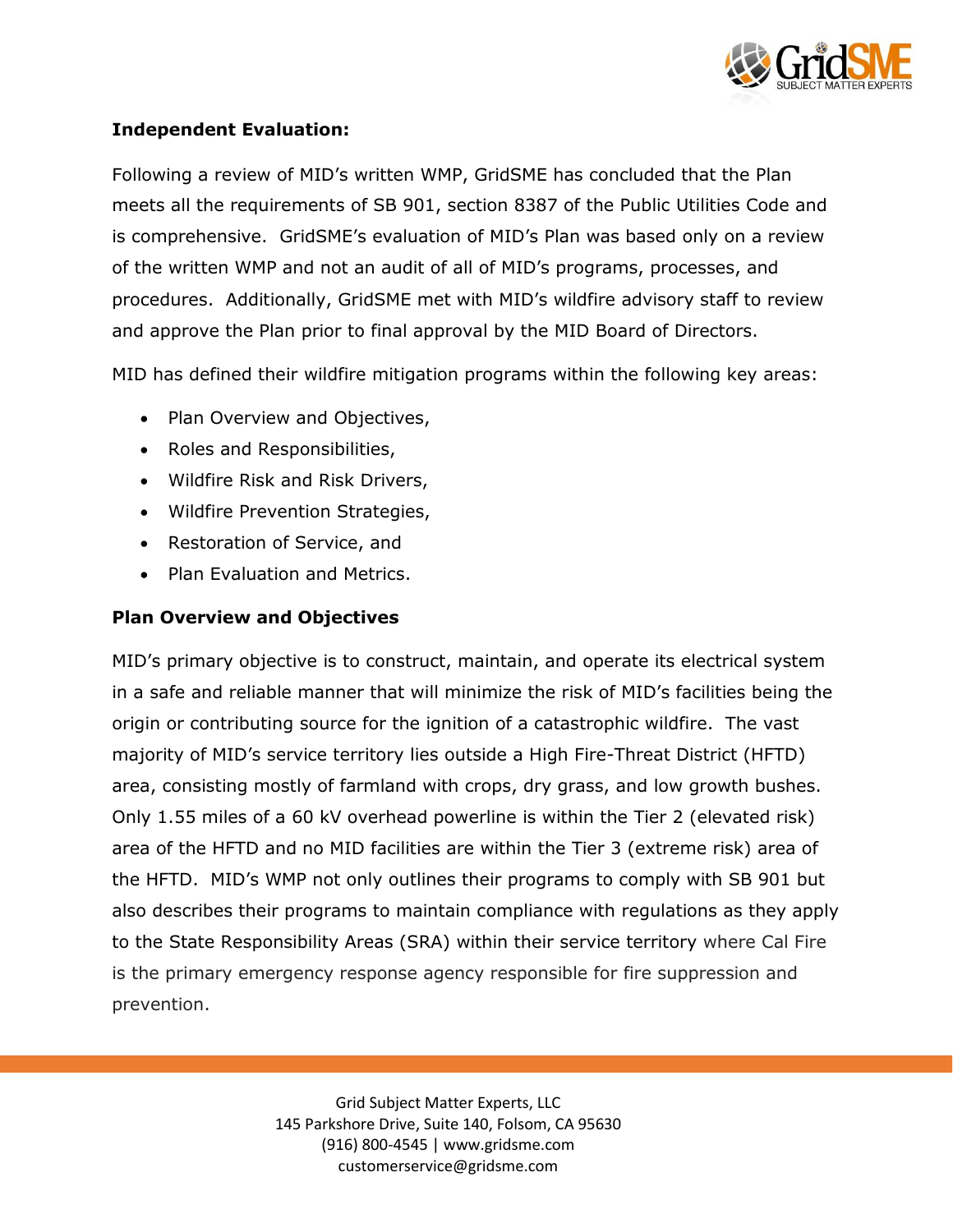

#### **Roles and Responsibilities**

MID's Board of Directors set policies for MID and will review and approve the WMP. The General Manager has overall responsibility for the day to day operations of MID and for ensuring compliance with, and implementation of, the WMP. The Plan further outlines specific responsibilities that other departments have for Plan implementation to ensure compliance.

#### **Risk and Risk Drivers**

MID's service territory is located within a region of the State where there is very low risk for a catastrophic wildfire. MID has only 1.55 miles of line within a Tier 2 HFTD area that is subject to the requirements of SB 901. However, MID defines the risks and risk drivers, including topographic and climatological risk factors, that are applicable to their entire system and describe the process for review and remediation.

#### **Prevention Strategies**

In order to support its mission to operate their facilities in a safe and reliable manner, MID has developed a comprehensive plan for mitigating the risk of their facilities being a source of ignition for a wildfire.

MID maintains strict adherence to California Public Utilities General Orders for inspection and maintenance of their facilities (GO 95, 165, 174, etc.) and vegetation management program. MID conducts ground patrols to proactively identify any potential risks of failure and mitigate them to ensure the safe and reliable operation of their electrical facilities. Current and past MID programs to improve resiliency, reliability, and reduce the risk of their facilities being the origin or contributing source for a catastrophic wildfire are:

- 1. Replaced 16 wood poles with composite poles,
- 2. Replacing # 6 primary overhead copper conductor throughout MID service territory,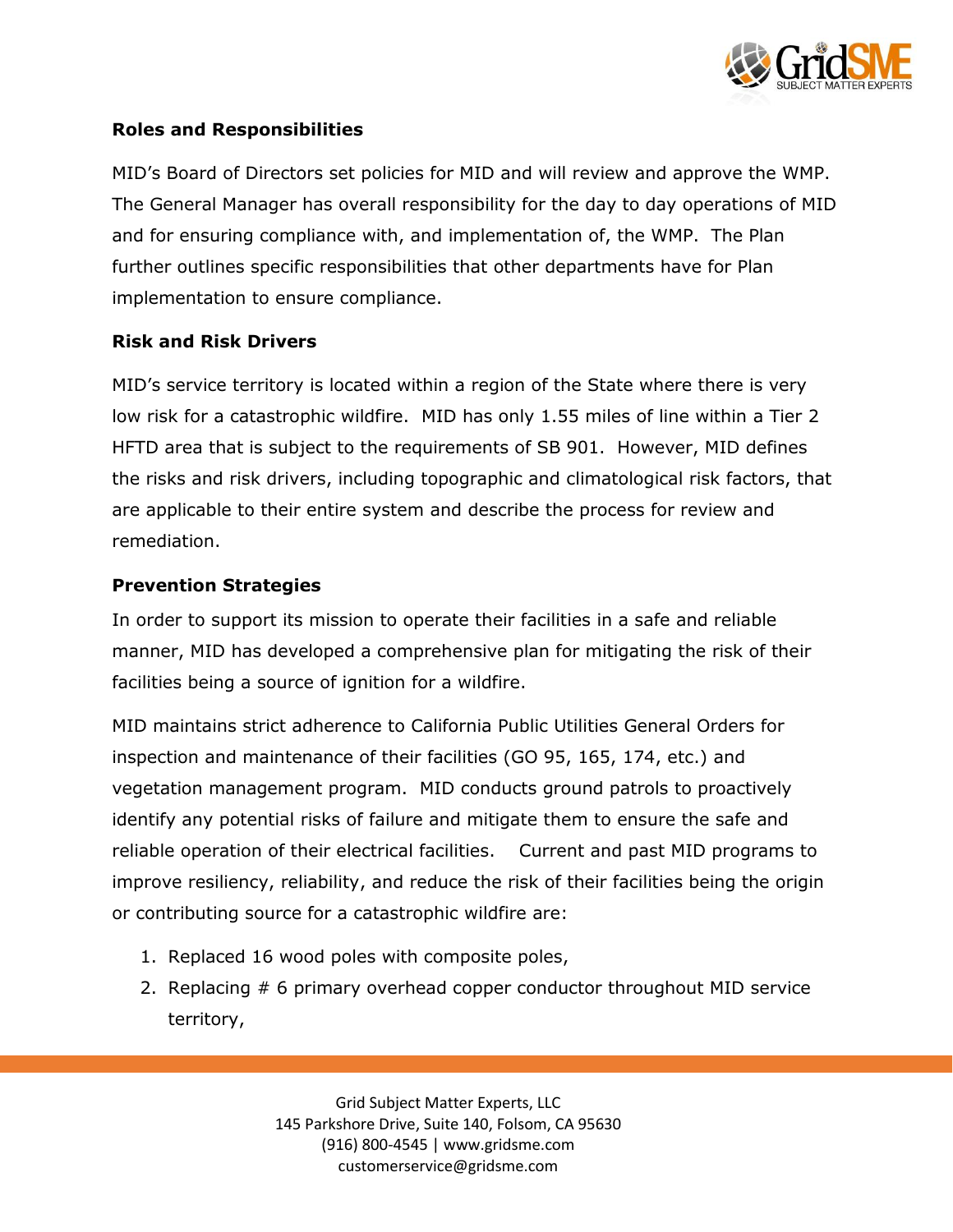

- 3. Replaced expulsion fuses with Cal Fire approved fuses in the SRA area,
- 4. Made pole modifications for avian protection in rural areas, and
- 5. Phasing out oil circuit breakers throughout MID service territory.

MID evaluates new technologies to support their existing programs with the goal of enhancing the overall safety and effectiveness of all their fire risk mitigation programs.

After considerable evaluation and due to the very low risk for a catastrophic wildfire within MID's service territory, MID has elected to not formally establish a Public Safety Power Shutoff (PSPS) program. Additionally, MID has not adopted a policy to proactively turn off the automatic reclosing function of a line during critical fire weather conditions. As mentioned, MID has only one facility, a 60 kV line, that runs through a Tier 2 HFTD area and this line has no automatic reclosing.

#### **Restoration of Service**

MID has a standard operating procedure that outlines the process for the safe restoration of service following an interruption. This same procedure will be utilized for the safe restoration of service if MID experiences more widespread interruptions as a result of real-time incidents.

MID has also detailed within its WMP the process and responsible department for communicating system conditions to the various stakeholders including governmental agencies and MID customers.

#### **Plan Evaluation and Metrics**

MID summarizes the metrics that will be used to measure the performance of their WMP programs. It includes tracking fire ignitions caused by MID facilities, tracking downed wires, and tracking vegetation management-caused incidents and inspections. MID will use all available data to evaluate the effectiveness of their Plan and continue pursuing opportunities for improvement. Although MID has very few facilities located within the HFTD, the aforementioned incident tracking will be